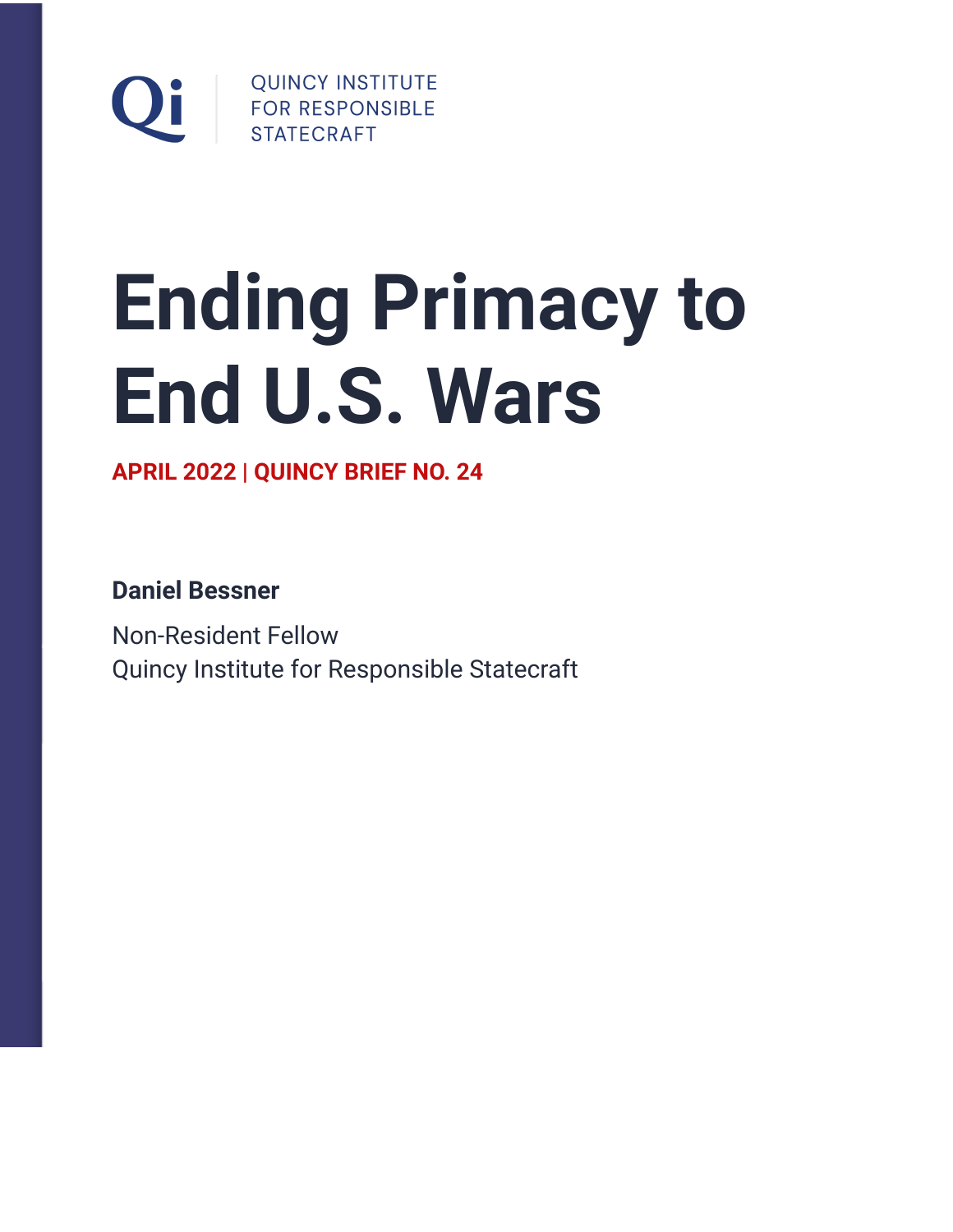# Executive Summary

- If America's decision-makers are to learn from the Iraq War (2003–11), they must recognize it not as an aberration or an isolated mistake, but as a direct consequence of the U.S. search for primacy in the Middle East. The Iraq War was overdetermined in that tensions between the U.S. and Iraq were rooted fundamentally in Iraq's perceived challenge to U.S. regional dominance. Consequently, in the "unipolar moment," a U.S. effort to change the regime in Baghdad was bound to occur after some spark, such as the September 11 attacks, set it in motion.
- Today, a similar desire to sustain dominance in Asia places the U.S. on a collision course with China. To avoid war with China, policy elites must reconceive their commitment to primacy and recognize that the United States will not be able to dictate terms in its relations with others in an emergent multipolar world.
- Some competition between the United States and China is probably inevitable. But this competition does not present an existential threat to the U.S. and therefore must not be allowed to prevent necessary cooperation to address the major threats of the 21st century: inequality, population movements, pandemics, and climate change.

#### **Introduction**

The United States has been a territorially, culturally, and economically expansionist power for the whole of its history.<sup>1</sup> In the early 1940s, decision-makers in Washington embraced a grand strategy of "armed primacy" — that is, the pursuit of global dominance based on military superiority and expressed in policies that presume domestic and global peace and prosperity depend on the United States being the

<sup>1</sup> Grandin, Greg. *The End of the Myth: From the Frontier to the Border Wall in the Mind of America*. New York. Metropolitan Books, 2019.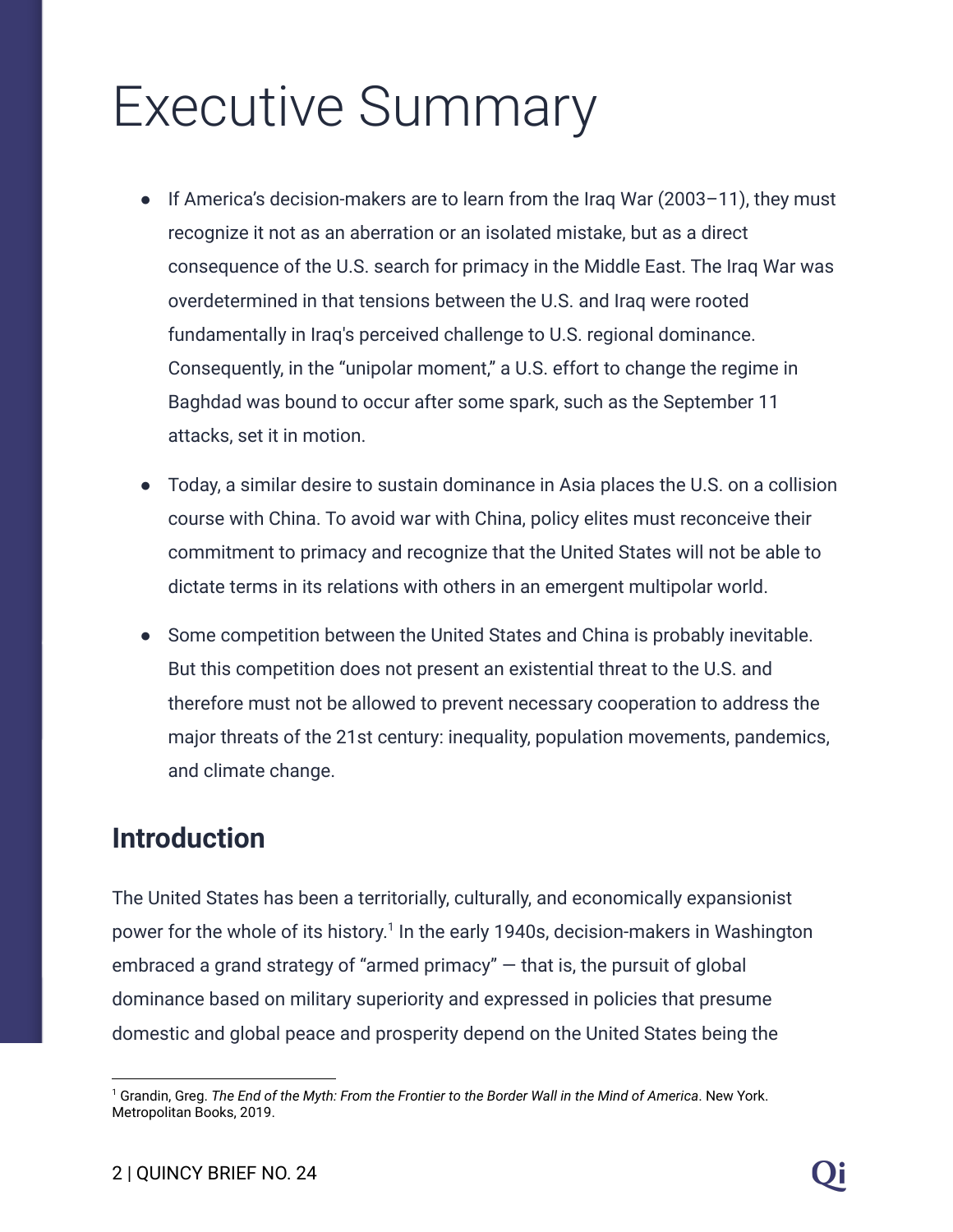world's strongest power. Throughout the Cold War and post–Cold War periods, U.S. officials pursued primacy, which engendered numerous wars and interventions.<sup>2</sup>

The Gulf War of 1990–91 was of particular importance in this context: It was the opening salvo in an attempt to create a post–Cold War order with the United States as its sole center of power. The quick victory over Iraq, its popularity among elites and the public, and broad international participation in the operation demonstrated to U.S. officials that wars could be fought relatively cheaply, humanely, and easily. The Gulf War also provided a bête noire for policymakers in the person of Saddam Hussein — whose bravado and anti–American attitude led many U.S. elites to compare him with Hitler as an existential threat to U.S. security interests. Put another way, the United States' swift victory in the Gulf War indicated to many observers that the U.S. could serve as the world's policeman and, in President George H.W. Bush's evocative phrase, establish a "new world order" with the United States as the prime military power.

# *The United States must reconceive its fundamental commitment to primacy and recognize that, in the emergent multipolar world, it can no longer dictate terms in its relations with others as it has in the past.*

As U.S. elites embraced the new world order, it was crucial to them that America brook no challenges to it, even by smaller states. Though defeated in the Gulf War, Iraq was such a state throughout the 1990s and early 2000s: Saddam remained in power and in control of a strong military that served as a constant (perceived) threat to U.S. dominance in the region. This was a major reason that only a precipitating incident was needed to produce a confrontation, which the September 11, 2001, attacks provided.

Despite the failures that the pursuit of primacy generated  $-$  most obviously the 2003 invasion of Iraq, but also the invasion of Afghanistan two years earlier and the NATO intervention in Libya in 2011  $-$  the United States remains committed to the primacy

 $2$  While primacy had been adopted as a strategy in the 1940s, the existence of the Soviet Union meant that, in practice, the United States did not have the ability to be a genuinely global hegemon until after the U.S.S.R.'s collapse.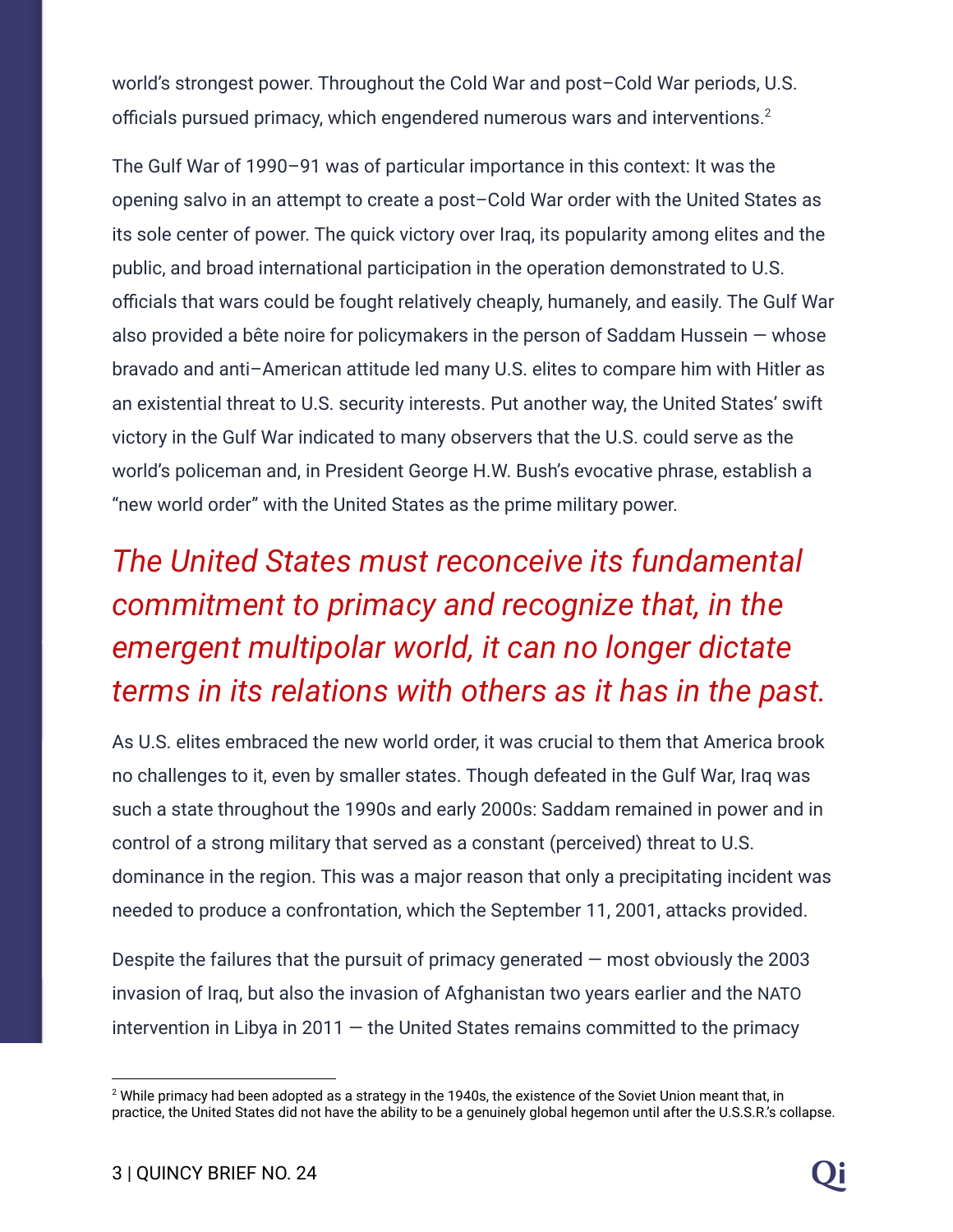grand strategy. This is especially apparent in its increasingly hostile relationship with China, a country that many U.S. elites argue seeks hegemony in East Asia  $-$  an outcome the Trump and Biden administrations have both attempted to prevent. It is inevitable, given the present geopolitical context, that the United States and China will compete for regional and even global influence. But this competition must not be allowed to explode into war.

Indeed, the United States must reconceive its fundamental commitment to primacy and recognize that, in the emergent multipolar world, it can no longer dictate terms in its relations with others as it has in the past. The U.S.–China competition presents the most pressing case in point. The United States must embrace a more constructive position toward the People's Republic that respects its emergent status and creates the conditions that will enable the cooperation necessary to address the primary threats of the 21st century: inequality, population movements, pandemics, and climate change. This holds not only in East Asia, but in other regions and relationships as well.

Competition, in other words, must not be allowed to prevent cooperation. Even as the United States competes with China, it needs to establish conditions that, first, ensure this competition is constrained and, second, enable the creation of novel international and regional institutions that incentivize exchange. The coming multilateral world has the potential to engender innovative forms of transnational and international interaction. For this to occur, however, the United States must rethink its commitment to a strategy of armed primacy.

To take another obvious case, it is important to recognize that Washington's response to Russia's recent invasion of Ukraine must not be to sustain American military hegemony. On the contrary, the pursuit of primacy is a key reason the United States' global position has declined — which, in turn, arguably emboldened the Kremlin's ambitions in Ukraine. Additional investments in the illusion of global American hegemony will only advance this trend.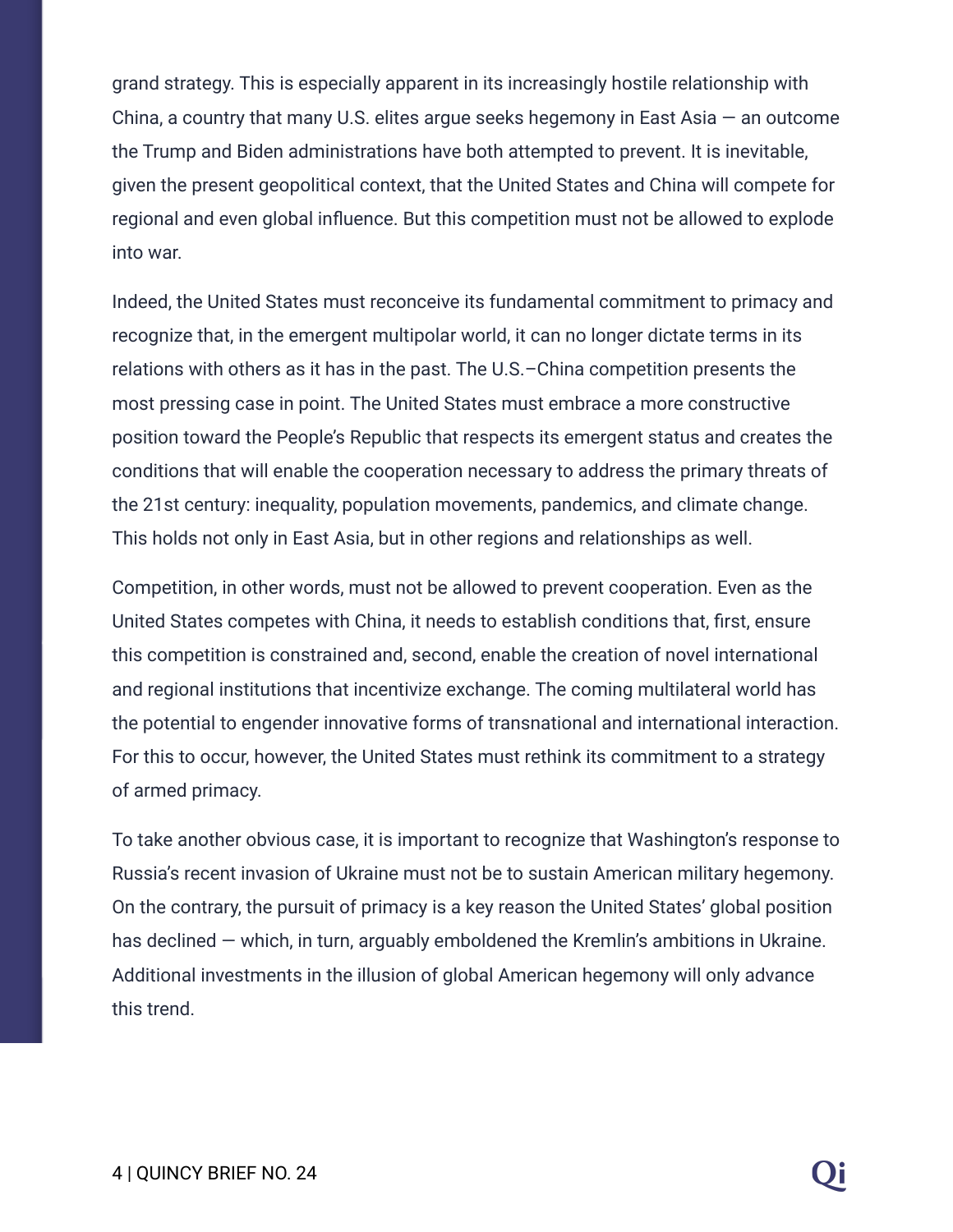#### **U.S. primacy and intervention, 1776 to 1989**

From its beginnings as a settler-colonial nation, the United States has been an expansionist power. Over the course of the 19th century, it pressed its boundaries relentlessly westward across the continent, displacing indigenous tribes. It then dominated the Western Hemisphere through both economic and military means. After the Spanish–American War of 1898, U.S. officials seized Spain's colonies in the Philippines, Puerto Rico, and Guam. Today, the United States retains formal control over five populated territories: American Samoa, Guam, the Northern Mariana Islands, Puerto Rico, and the U.S. Virgin Islands.

### *It was only in 1940 that U.S. elites began to think global primacy was possible.*

By World War I, the United States was the unquestioned hegemon in the Western Hemisphere. But it was only in 1940 that U.S. elites began to think global primacy was possible. The main cause for this shift was the fall of France in the summer of 1940. As Stephen Wertheim has documented, France's rapid collapse in the face of the Nazis' onslaught persuaded American elites in and out of government that America's and the world's peace and prosperity depended on the achievement of U.S. "armed primacy" not only in the Western Hemisphere but in most of the world as well.<sup>3</sup> The fact that France's fall rapidly followed the radical expansion of Japan's war against China in 1937 — when the Imperial Army moved from low-level skirmishes around Manchukuo to a full-scale invasion of the mainland – underlined the perceived need for alobal dominance in face of authoritarian militarism. The idea was that if the United States failed to achieve primacy, an antiliberal and antidemocratic power would do so, engendering war, economic competition, and other deleterious outcomes.

This belief intensified considerably during the early Cold War, when U.S. policymakers were convinced that containing and reducing Soviet power around the globe was

<sup>3</sup> Wertheim, Stephen. *Tomorrow, the World: The Birth of U.S. Global Supremacy*. Cambridge. Harvard University Press, 2020.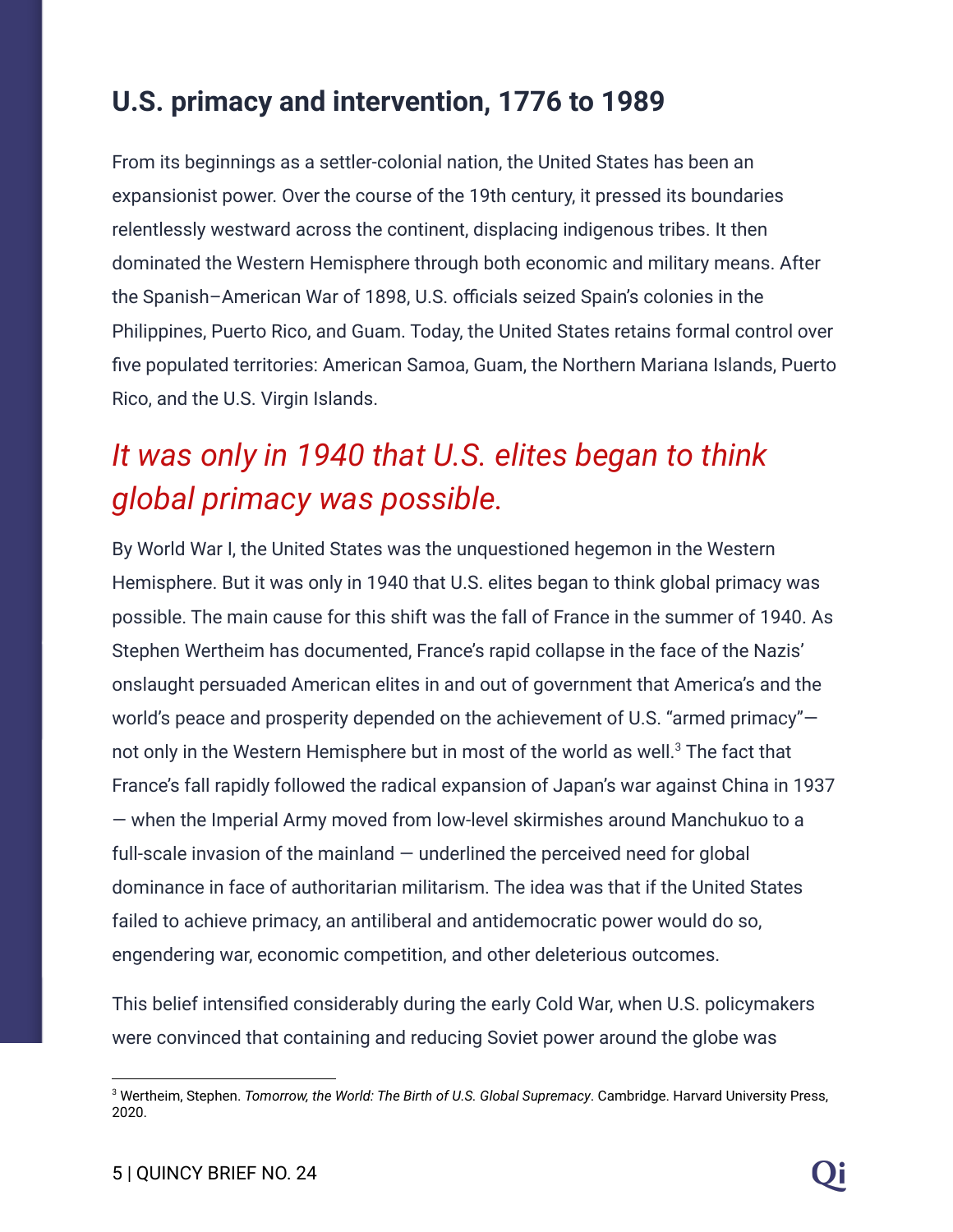essential for the United States' security. They thus pursued armed primacy around the world through U.S. military buildups and expansive and novel military alliances such as NATO, SEATO (Southeast Asia's short-lived equivalent of NATO), and CENTO (otherwise known as the Baghdad Pact, which brought together countries in the Middle East and Central Asia). For much of the Cold War period, however, it was not possible for the United States to dominate regions in the communist sphere of influence. U.S. elites thus refused to intervene overtly when the Soviet Union put down resistance in East Germany (1953), Hungary (1956), and Czechoslovakia (1968), as decision-makers considered these states to be in the Soviet sphere.

# *Compared with earlier eras of U.S. history, the Cold War decades — the first period in which the United States attempted to secure armed primacy — were by far the most violent when it came to foreign affairs.*

But in regions or nations that American policymakers believed were under their rightful purview — Korea and Vietnam, for instance — decision-makers spent an enormous amount of time and money, and deployed increasing amounts of force, to keep countries on their side. As Lindsey O'Rourke has shown, during the Cold War the United States attempted to overthrow foreign regimes dozens of times.<sup>4</sup> In the cases of North Korea (1950), Lebanon (1958), the Dominican Republic (1965), Grenada (1983), Libya (1986), and Panama (1989), the United States did so overtly. But in most instances, U.S. officials preferred covert means to impose regime change. In an astonishing 66 cases, the United States planned or tried to topple regimes covertly; it succeeded 25 times. ${}^5$  To take a related dataset, Sidita Kushi and Monica Duffy Toft of Tufts University's Military Intervention Project have established that from 1946 to 1989, the United States mounted foreign interventions 119 times, including full-scale wars in Korea

 $5$  These plans succeeded in France (1947–52), Italy (1947–68, 1972–73), Iran (1952–53), Guatemala (1952–54), Japan (1952–68), Lebanon (1957–58), Congo (1960), Dominican Republic (1960–61, 1961–62, 1965–68), British Guyana (1961–71), Chile (1962–73, 1984–89), Bolivia (1963–66, 1971), South Vietnam (1963, 1967–71), Brazil (1964), Portugal (1974–75), Afghanistan (1979–89), Nicaragua (1980–89), Chad (1981–82), Poland (1981–89), and the Philippines (1984–86). See O'Rourke. *Covert Regime Change*. 3. <sup>4</sup> O'Rourke, Lindsey. *Covert Regime Change: America's Secret Cold War*. Ithaca. Cornell University Press, 2018. 3.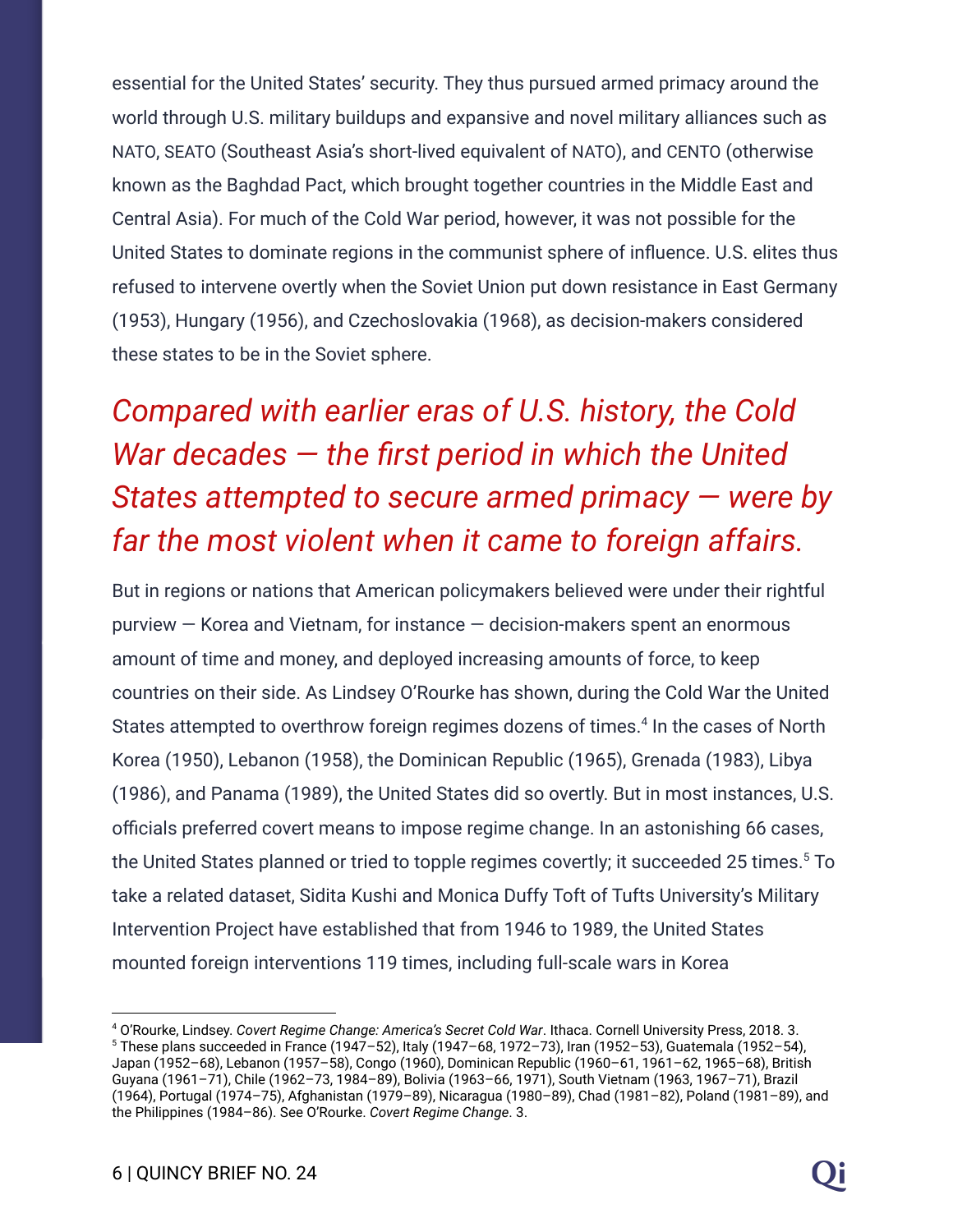(1950–1953) and Vietnam (1954–1975). $6$  Compared with earlier eras of U.S. history, the Cold War decades — the first period in which the United States attempted to secure armed primacy  $-$  were by far the most violent when it came to foreign affairs.<sup>7</sup>

#### **The Gulf War and its aftermath**

When the Berlin Wall fell in 1989, European communist regimes disintegrated and the Cold War ended. Two years later, the Soviet Union collapsed, leaving the United States the undisputed global superpower. But even before the Soviet Union's final downfall, the Gulf War of 1990–91 made two things clear to the world community. First, it demonstrated that the United States would remain militarily predominant in global affairs whether or not it confronted an existential enemy of the kind policy elites had historically used to justify America's post-1945 search for armed primacy. Second, the Gulf War revealed that U.S. elites intended to establish a world order with America as its undisputed head. As President George H.W. Bush announced on September 11, 1990 a little more than a month after Iraqi President Saddam Hussein invaded Kuwait — "[t]he crisis in the Persian Gulf" would result in the creation of "a new world order… freer from the threat of terror, stronger in the pursuit of justice, and more secure in the quest for peace." Crucially, Bush also made clear that "our involvement in the Gulf is not transitory" and that "[l]ong after all our troops come home… there will be a lasting role for the United States in assisting the nations of the Persian Gulf."<sup>8</sup> Put another way, Bush connected an intervention to stop a specific incursion to the larger project of global primacy, embodied here in the assurance that the United States would continue to dominate the Middle East into the foreseeable future.

Of special importance were the lessons U.S. elites drew from the conflict, which suggested that primacy was politically and militarily feasible. In particular, the rapid

<sup>6</sup> Kushi, Sidita, and Monica Duffy Toft. "It's Worse Than We Realize: US Military Interventions since 1776." Tufts University. Center for Strategic Studies, Military Interventions Project. Working paper. 36.

 $7$  The United States intervened abroad 76 times from 1776 to 1864; 108 times from 1865 to 1917; and 42 times from 1918 to 1945. See Kushi and Toft. "It's Worse than We Realize." 36.

<sup>&</sup>lt;sup>8</sup> Bush, George H.W. "Address Before a Joint Session of Congress." University of Virginia. Miller Center, September 11, 1990.

[https://millercenter.org/the-presidency/presidential-speeches/september-11-1990-address-joint-session-congress.](https://millercenter.org/the-presidency/presidential-speeches/september-11-1990-address-joint-session-congress)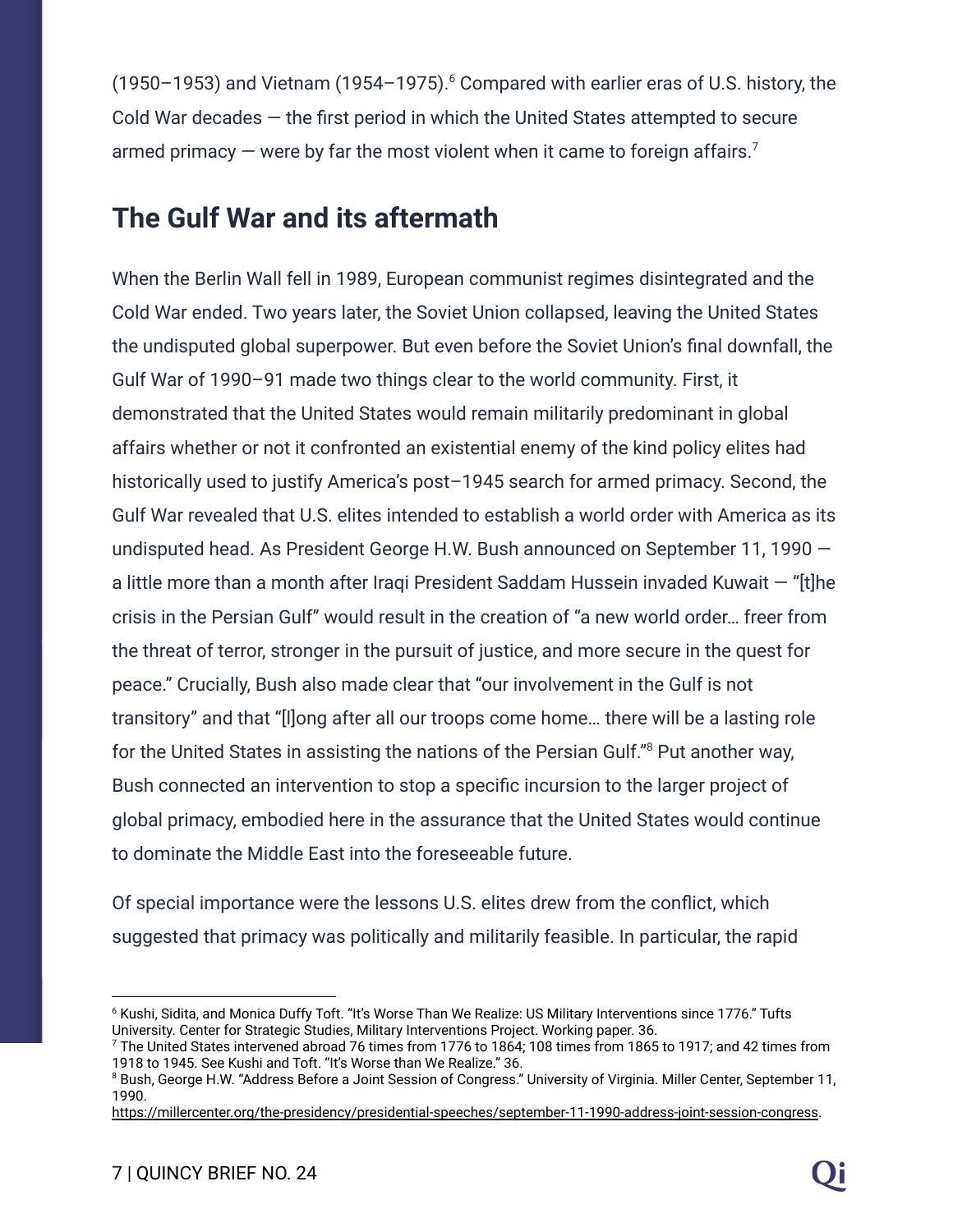success of Operation Desert Storm, which resulted in only 143 American combat deaths, indicated to many observers that a "revolution in military affairs" had made military intervention  $-$  and primacy itself  $-$  humane and easy.<sup>9</sup> As H.R. McMaster, an officer in the Gulf War and later one of President Donald Trump's national security advisers, described it, RMA advocates insisted "that new technologies in the areas of surveillance, communications, long-range precision weaponry, and stealth made possible a new way of waging war."<sup>10</sup> Stated simply, the revolution in military affairs was understood to have made war cheap (at least in terms of American lives and expenditure) and primacy politically and diplomatically viable.<sup>11</sup>

## *The Gulf War revealed that U.S. elites intended to establish a world order with America as its undisputed head.*

The Gulf War was also critical in providing a bête noire for U.S. foreign policy in the person of Saddam Hussein. Ever since policymakers decided to pursue a grand strategy of global armed primacy in the 1940s, U.S. foreign policy has been predicated on identifying an existential enemy. $^{12}$  Oftentimes, this enemy is personalized. Hitler, Mussolini, and Hirohito played this role during World War II; Stalin and his successors assumed it afterward. But the Soviet Union's collapse removed the threat (whether perceived or actual) that had justified the large military expenditures Washington's pursuit of primacy required. A new enemy was needed, and Saddam Hussein quickly became that enemy. In fact, after Iraq's invasion of Kuwait, Saddam was regularly compared with Hitler  $-$  a salient indication of the Iraqi leader's place in the American

<sup>9</sup> See "U.S. Military Casualties — Persian Gulf War Casualty Summary Desert Storm (As of February 7, 2022)." [https://dcas.dmdc.osd.mil/dcas/pages/report\\_gulf\\_storm.xhtml](https://dcas.dmdc.osd.mil/dcas/pages/report_gulf_storm.xhtml).

<sup>&</sup>lt;sup>11</sup> The Gulf War in actuality was hardly "clean"; it inflicted tremendous suffering on the Iraqi people. In fact, an estimated 142,500 to 206,000 "Iraqi deaths [are] directly attributable to the Gulf War." See Salvage, Jane. "Collateral Damage: The Health and Environmental Costs of War On Iraq." Medact, November 12, 2002. 2. [https://web.archive.org/web/20200719070432/https://www.ippnw.org/pdf/medact-iraq-2002.pdf.](https://web.archive.org/web/20200719070432/https://www.ippnw.org/pdf/medact-iraq-2002.pdf) <sup>10</sup> McMaster, H.R. *Crack in the Foundation: Defense Transformation and the Underlying Assumption of Dominant Knowledge in Future War*. U.S. Army War College. Center for Strategic Leadership, November 2003, vol. S03–03. 13.

<sup>12</sup> Bessner, Daniel. "The American Empire and Existential Enemies." *Foreign Exchanges*, September 7, 2020. <https://fx.substack.com/p/the-american-empire-and-existential>.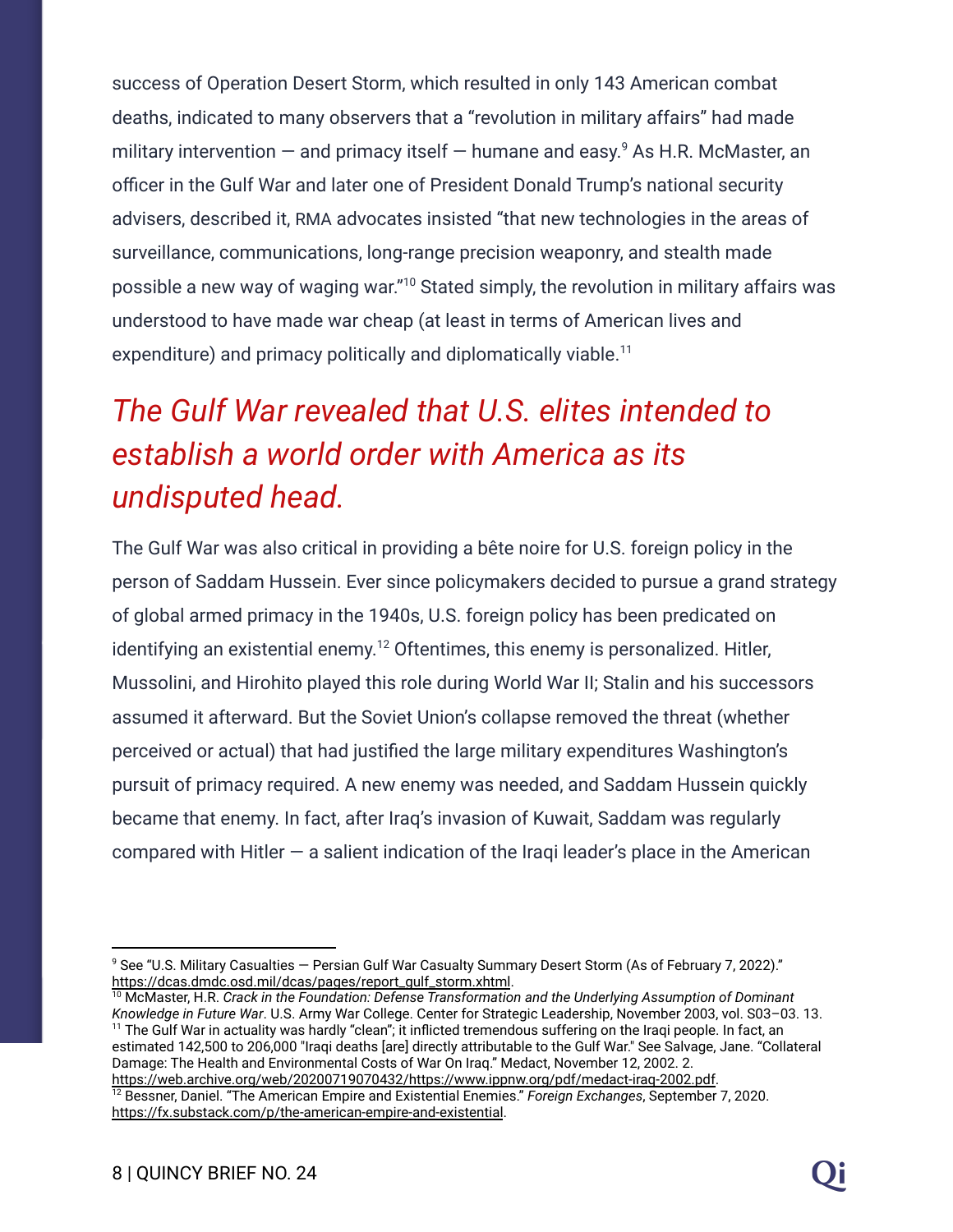imagination.<sup>13</sup> George H.W. Bush drew this analogy most notably in an August 1990 speech.<sup>14</sup> In Saddam, who remained in power after the Gulf War, U.S. officials and ordinary Americans found someone whose threat justified the continued search for primacy. 15

The "easy" U.S. success in the Persian Gulf War, as well as the absence of a peer competitor, combined to encourage reckless adventurism. In the three decades after the Gulf War, the United States pursued a staggering number of global military interventions — 122 from 1990 to 2017, more than 25 percent of all interventions the U.S. had undertaken since  $1776$ .<sup>16</sup> The war also strengthened jingoist and nationalist tendencies among senior policymakers, who argued that, when using force, the country could do no wrong. The late Madeleine Albright, then serving as secretary of state, embodied the spirit of the age when she declared in 1998 that the United States had the right to use force "because we are America; we are the indispensable nation. We stand tall and we see further than other countries into the future."<sup>17</sup>

Iraq occupied a central place in U.S. foreign policy throughout the 1990s, in part because of its symbolic significance in legitimizing the strategy of armed primacy after the Cold War. And in many ways, the country served as an American punching bag. After the war, the United States imposed extensive economic sanctions on Iraq's imports and exports, as well as no-fly zones.<sup>18</sup> In 1996, President Bill Clinton ordered a missile strike on Iraq to respond to Baghdad's attack on Erbil, an Iraqi Kurdish city; in 1998, he ordered

<sup>16</sup> Kushi and Toft. 2, 36.

<sup>13</sup> See, *e.g.*, Schmookler, Andrew B. "Hussein as Hitler." *The Sun*, January 12, 1991. 9A; Rosenthal, A.M. "Always Believe Dictators." *The New York Times*, March 29, 1994. 23; Wright, Robin. "Hussein Invasion Mimics Hitler in Central Europe." *Los Angeles Times*, August 3, 1990. A10; Will, George. "Saddam Hussein is No Arab Bismarck; Hitler Would Be a More Apt Comparison." *The Gazette*, August 9, 1990. B3.

<sup>&</sup>lt;sup>14</sup> Bush, George H.W. "Address on Irag's Invasion of Kuwait." University of Virginia. Miller Center, August 8, 1990. <https://millercenter.org/the-presidency/presidential-speeches/august-8-1990-address-iraqs-invasion-kuwait>.

<sup>&</sup>lt;sup>15</sup> The United States was historically committed to dominating the Persian Gulf region for several strategic reasons, which waxed and waned over time. First, it wanted to ensure the free flow of oil to the United States and the global economy and hoped that doing so would help keep oil prices down. Second, the Middle East is strategically positioned and allows the United States to project power into Russia and Central Asia. Third, in the 1990s U.S. strategy was at least partially oriented toward defending human rights, which Saddam Hussein regularly violated, and it was therefore believed to be the "mission" of the United States to overthrow him. Fourth, U.S. decision-makers were dedicated to preventing the emergence of a regional hegemon able to displace the United States as the Gulf's preëminent power.

<sup>17</sup> "Interview on NBC–TV 'The Today Show' with Matt Lauer." U.S. Department of State. Office of the Spokesman, February 19, 1998. [https://1997-2001.state.gov/statements/1998/980219a.html.](https://1997-2001.state.gov/statements/1998/980219a.html)

<sup>18</sup> Gordon, Joy. "The Enduring Lessons of the Iraq Sanctions." *Middle East Research and Information Project,* No. 294, Spring 2020. <https://merip.org/2020/06/the-enduring-lessons-of-the-iraq-sanctions/>.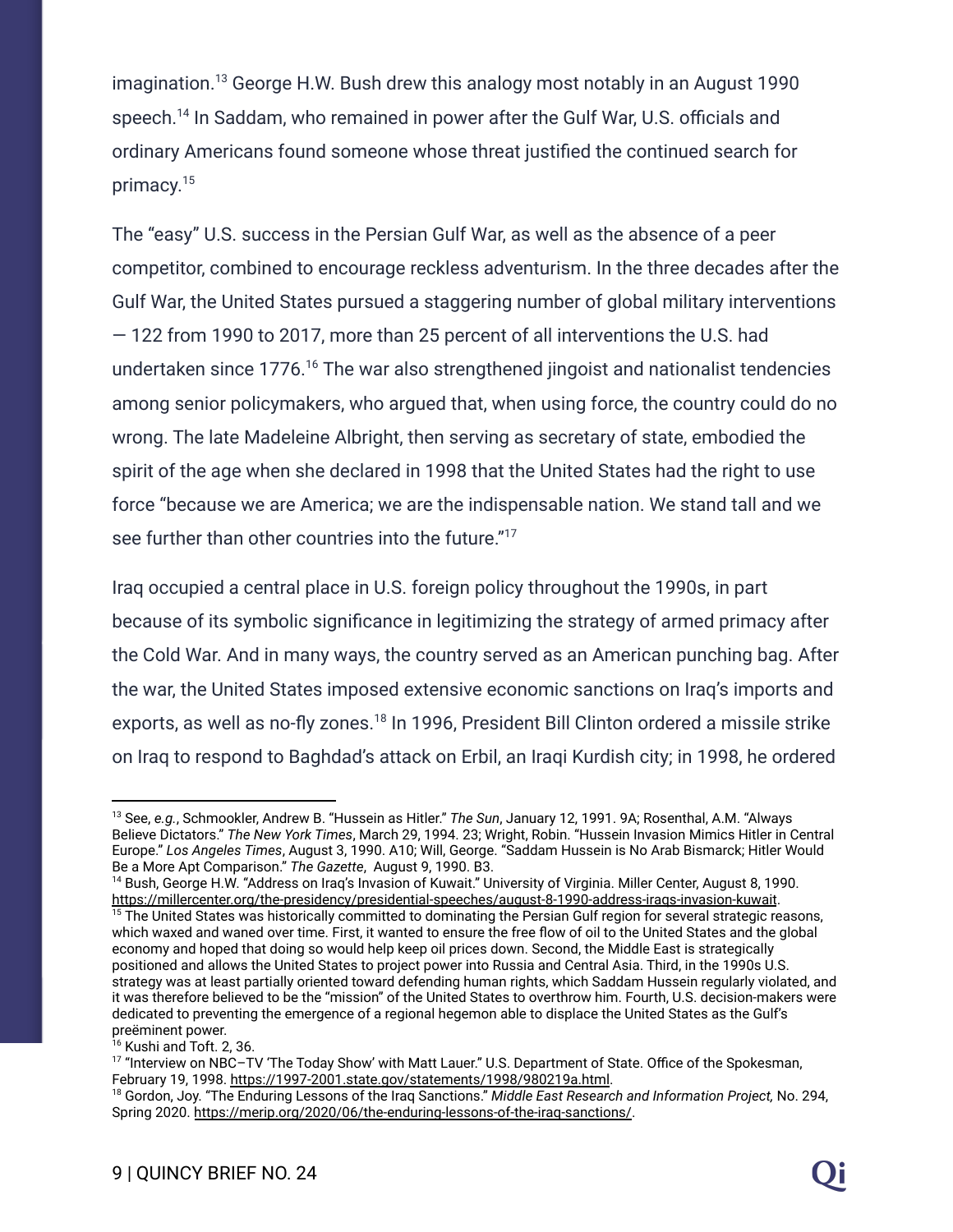air strikes on Iraq for its failure to comply with various United Nations resolutions that required the country to allow inspectors access to its weapons facilities. That same year, Clinton also signed the Iraq Liberation Act into law. This act stated unequivocally that it was U.S. policy "to support efforts to remove the regime headed by Saddam Hussein from power in Iraq and to promote the emergence of a democratic government to replace that regime."<sup>19</sup> Clinton further pursued a strategy of "dual containment" against Iraq and Iran that, as former Secretary of Defense Robert M. Gates summarized, "meant relying on military force to prevent Iraq from attacking its neighbors, combined with stricter enforcement of the no-fly zones, additional economic sanctions, and support for Iraqi opposition groups."<sup>20</sup>

As this record makes plain, years before the U.S. invasion of 2003, policymakers were set on a course of confrontation with Iraq because they were committed to a strategy of U.S. primacy; were persuaded that war could be fought cheaply and with few consequences for Americans; had made it difficult to back down or compromise with Saddam, having compared him to Hitler, and had instituted sanctions and no-fly zones that were effectively war by another name.

# *Years before the U.S. invasion of 2003, policymakers were set on a course of confrontation with Iraq because they were committed to a strategy of U.S. primacy.*

The Iraq War from 2003 to 2011, therefore, was not an aberration or the isolated mistake of an especially reckless George W. Bush administration: It was the consequence of the broad U.S. commitment to primacy and more proximate developments in the U.S.–Iraq relationship that occurred after the Cold War's end. One cannot easily dismiss the possibility that a Gore administration, if elected in 2000, would have also invaded the country after the September 11, 2001, attacks. Al Gore had voted

<sup>20</sup> Gates, Robert M. *Exercise of Power: American Failures, Successes, and a New Path Forward in the Post–Cold War World.* New York. Knopf, 2020. 205. <sup>19</sup> H.R. 4655 — Iraq Liberation Act of 1998. https://www.congress.gov/bill/105th-congress/house-bill/4655/text/enr.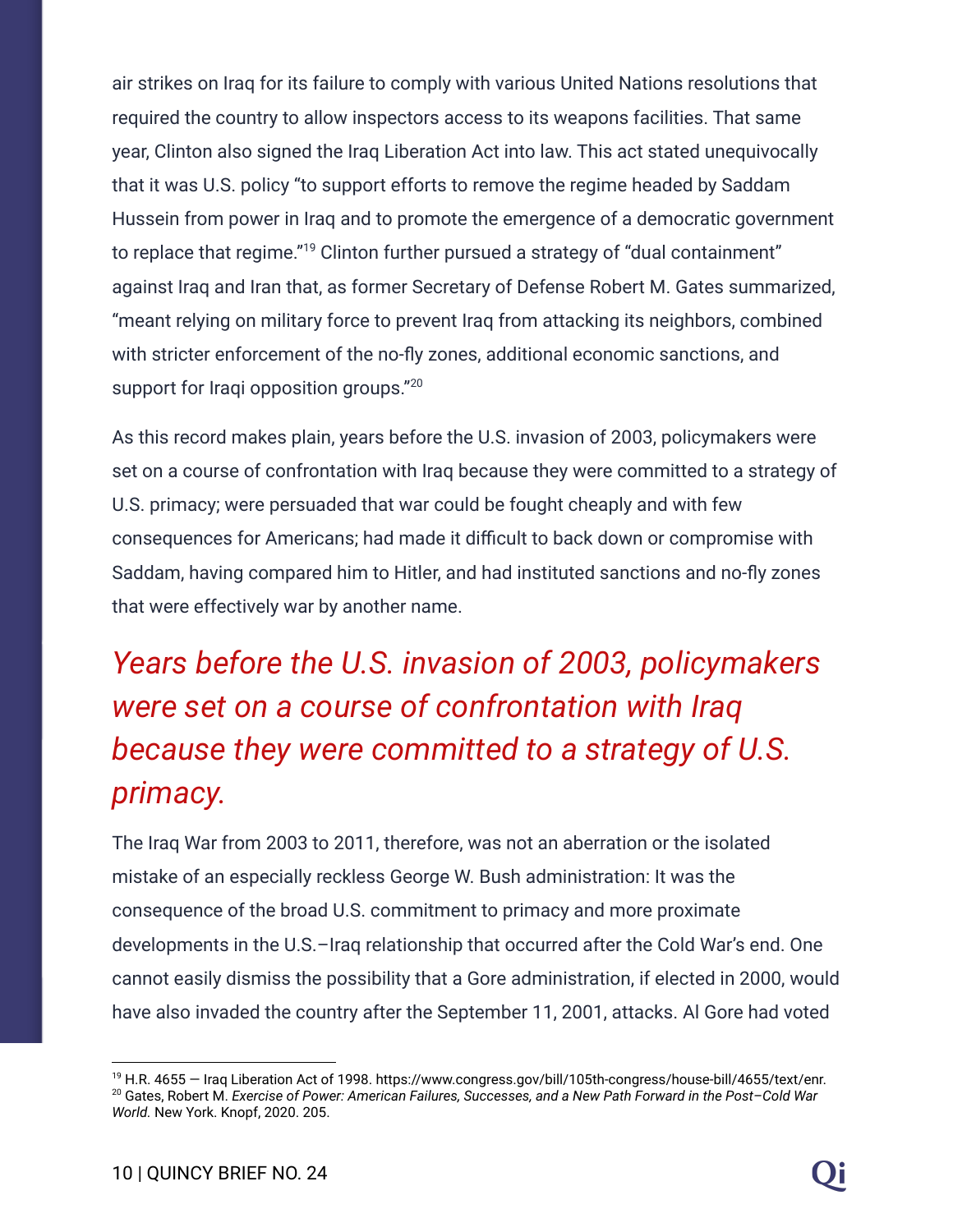for the Gulf War, favored intervention throughout the 1990s, endorsed the Iraq Liberation Act, and said in 2002 "that the goal of removing Saddam Hussein from power is a worthy objective, and I support that."<sup>21</sup> Put another way, the Iraq War was overdetermined and was likely to occur after some inciting incident set it in motion.

#### **China and primacy**

It is painfully obvious today that U.S. officials remain committed to primacy even though the strategy has led the United States into several expensive wars of questionable value to the nation's fundamental security interests — Iraq, Afghanistan, Libya, Syria — all of which have diverted resources that could have been better spent on improvements at home. Moreover, polling suggests that younger generations are becoming increasingly skeptical of primacy and more interested in participating in international organizations, which indicates that now is an apt time to reconsider a grand strategy that decision-makers embraced more than 75 years ago. $^{22}$ 

Biden's August 31, 2021, speech announcing the U.S. withdrawal from Afghanistan makes Washington's continued devotion to primacy very clear. The president declared that the United States remains committed to combating threats from "across the world," from Somalia to Syria, from Iraq to Africa and Asia, and will use its "over-the-horizon capabilities" to launch attacks when and where it thinks it should.<sup>23</sup> The entire globe, it appears, remains under the U.S. ambit. Thus the United States retains 750 military bases and other facilities abroad, and thus the nation devotes almost \$800 billion per annum to its military budget. $24$ 

<sup>21</sup> "Gore Talks of Iraq, al–Qaeda — and What He'd Do Differently." CNN*,* November 20, 2002.

<https://www.cnn.com/2002/ALLPOLITICS/11/19/lkl.gore/>; Harvey, Frank P. "President Al Gore and the 2003 Iraq War: A Counterfactual Test of Conventional '*W*'isdom." *Canadian Journal of Political Science,* vol. 45, no. 1, March 2012.  $1 - 32$ .

<sup>&</sup>lt;sup>22</sup> Huang, Christine, and Laura Silver. "U.S. Millennials Tend to Have Favorable Views of Foreign Countries and Institutions — Even As They Age." Pew Research Center, July 8, 2020.

[https://www.pewresearch.org/fact-tank/2020/07/08/u-s-millennials-tend-to-have-favorable-views-of-foreign-countrie](https://www.pewresearch.org/fact-tank/2020/07/08/u-s-millennials-tend-to-have-favorable-views-of-foreign-countries-and-institutions-even-as-they-age/) [s-and-institutions-even-as-they-age/.](https://www.pewresearch.org/fact-tank/2020/07/08/u-s-millennials-tend-to-have-favorable-views-of-foreign-countries-and-institutions-even-as-they-age/); "Views of foreign policy." Pew Research Center, December 17, 2019. <https://www.pewresearch.org/politics/2019/12/17/6-views-of-foreign-policy/>.

 $^{23}$  "Remarks by President Biden on the End of the War in Afghanistan." The White House, August 31, 2021. [https://www.whitehouse.gov/briefing-room/speeches-remarks/2021/08/31/remarks-by-president-biden-on-the-end-o](https://www.whitehouse.gov/briefing-room/speeches-remarks/2021/08/31/remarks-by-president-biden-on-the-end-of-the-war-in-afghanistan/) [f-the-war-in-afghanistan/.](https://www.whitehouse.gov/briefing-room/speeches-remarks/2021/08/31/remarks-by-president-biden-on-the-end-of-the-war-in-afghanistan/)

<sup>&</sup>lt;sup>24</sup> Vine, David, Patterson Deppen, and Leah Bolger. "Drawdown: Improving U.S. and Global Security through Military Base Closures." Quincy Brief No. 16, September 20, 2021.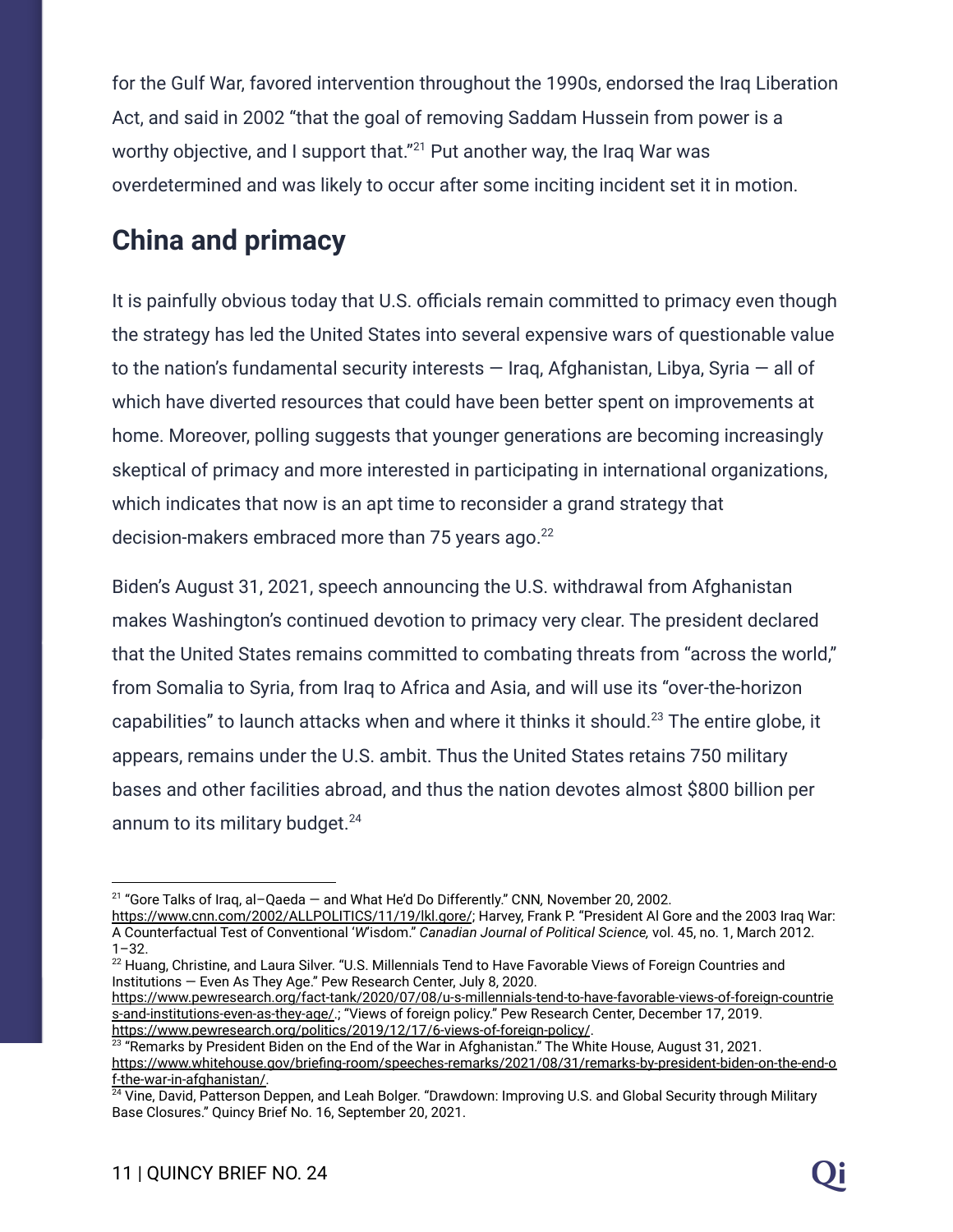In his Afghanistan speech, Biden cast China as the central threat to U.S. interests. $^{25}$ Indeed, in his first speech to Congress as president, on April 28, 2021, Biden affirmed that the United States is "in competition with China and other countries to win the 21st Century."<sup>26</sup> While competition does not necessarily imply military conflict, Biden's speech was followed by an increased military budget as opposed to other sorts of  $investments - in science, technology, and education, for instance. In early April 2022,$ Biden approved an additional \$29 billion increase in defense spending.<sup>27</sup> This suggests that the Biden administration remains fundamentally committed to primacy  $-$  that is, armed global domination. The idea seems to be that either the United States militarily dominates China or China militarily dominates the United States. Among the policy planners, no third scenario can be imagined.

*It is painfully obvious today that U.S. officials remain committed to primacy even though the strategy has led the United States into several expensive wars of questionable value to the nation's fundamental security interests.*

According to primacy's advocates, the globe cannot peacefully encompass a plurality of powers and interests: It can accommodate only one power that rules through domination, or what is euphemistically termed "leadership" when the U.S. is the hegemon. This is why "primacists" are so worried about China: They view international relations as a zero-sum game. As Ivo Daalder and James Lindsay argue in *The Empty*

[https://quincyinst.org/report/drawdown-improving-u-s-and-global-security-through-military-base-closures-abroad/;](https://quincyinst.org/report/drawdown-improving-u-s-and-global-security-through-military-base-closures-abroad/) Singh, Kanishka. "U.S. President Biden signs \$770 billion Defense Bill." Reuters*,* December 27, 2021. <https://www.reuters.com/world/us/us-president-biden-signs-770-billion-defense-bill-2021-12-27/>.

 $25$  Similar claims had been made in the 2018 National Defense Strategy and in the 2021 Interim National Security Strategic Guidance. See "Summary of the 2018 National Defense Strategy." Department of Defense, January 19, 2018. [https://dod.defense.gov/Portals/1/Documents/pubs/2018-National-Defense-Strategy-Summary.pdf;](https://dod.defense.gov/Portals/1/Documents/pubs/2018-National-Defense-Strategy-Summary.pdf) "2021 Interim National Strategic Guidance." The White House, March 3, 2021.

[https://www.whitehouse.gov/wp-content/uploads/2021/03/NSC-1v2.pdf.](https://www.whitehouse.gov/wp-content/uploads/2021/03/NSC-1v2.pdf)

<sup>26</sup> "Remarks by President Biden in Address to a Joint Session of Congress." The White House, April 29, 2021. https://www.whitehouse.gov/briefing-room/speeches-remarks/2021/04/29/remarks-by-president-biden-in-address-to -a-joint-session-of-congress/

 $^{27}$  Bugos, Shannon. "Biden Approves \$29 Billion Increase in Defense Budget." Arms Control Association, April 2022. [https://www.armscontrol.org/act/2022-04/news/biden-approves-29-billion-increase-defense-budget.](https://www.armscontrol.org/act/2022-04/news/biden-approves-29-billion-increase-defense-budget)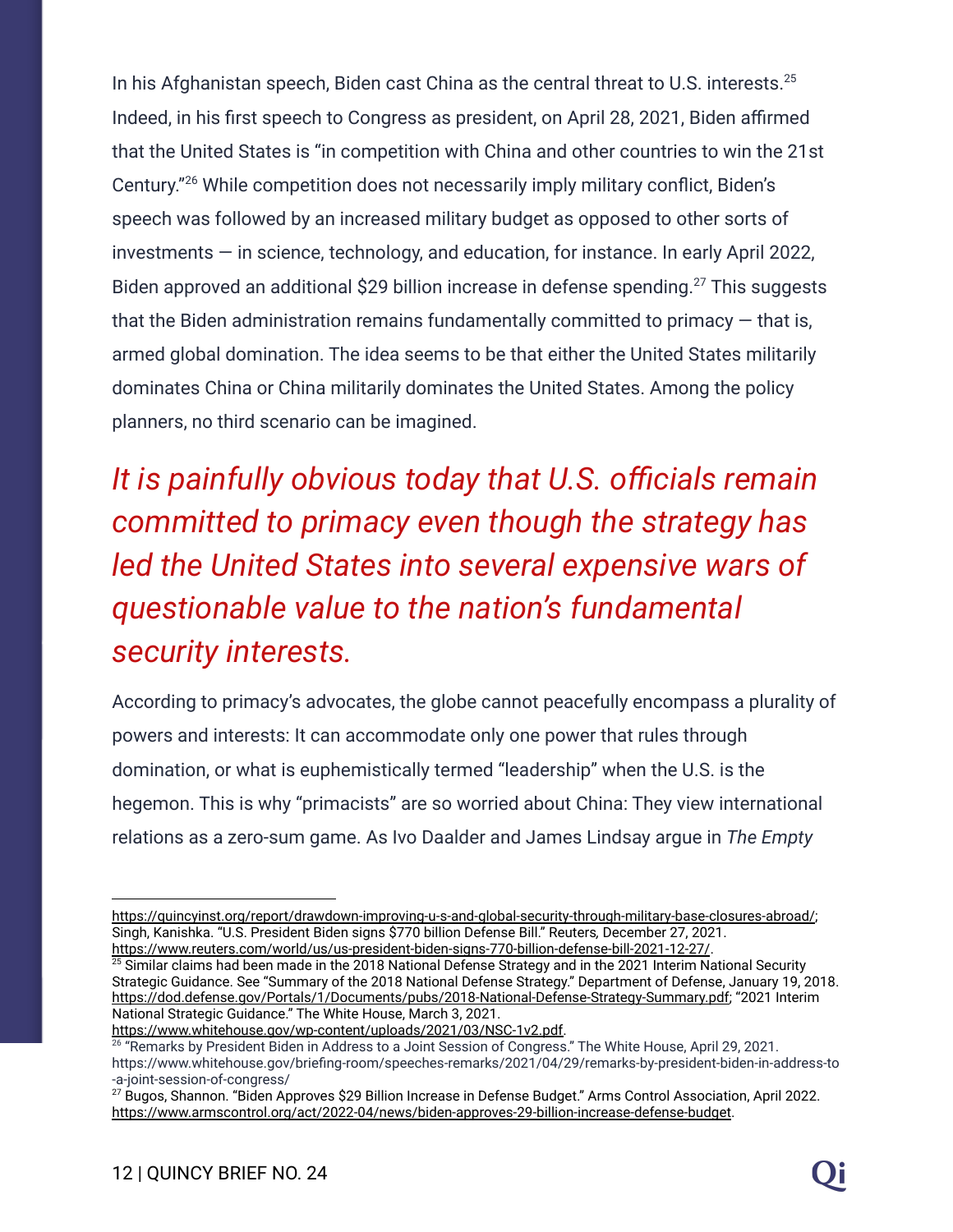*Throne*, "a world with no leader would leave the United States poorer and less secure than if it continued to lead globally."<sup>28</sup> Indeed, Daalder and Lindsay are quite worried about China, affirming in no uncertain terms that "[a] Chinese-dominated world would not be friendly to the United States."<sup>29</sup> When making arguments such as this, primacists fail fully to consider that a more multilateral world might be defined by cooperation instead of security competition.

Rush Doshi, who is currently a member of Biden's National Security Council, likewise frames international relations in zero-sum terms. In *The Long Game*, Doshi worries that China has developed "a grand strategy to displace American order" and become "the world's leading state."<sup>30</sup> The only thing the United States can do, Doshi concludes, is "adopt an asymmetric approach that blunts Chinese advances at lower cost than China expends in generating them."<sup>31</sup> Cooperation is barely thinkable.

Over the past several years, U.S.–China relations have soured markedly. The Trump administration, which was replete with China "hawks," instituted several tariffs on Chinese imports that provoked retaliatory measures and resulted in a minor trade war between the two countries. Trump also undertook several other actions that indicated his administration's hostility toward China. He launched a vigorous campaign to limit the reach of Huawei, the highly competitive telecommunications giant, eventually pressuring Canadian authorities to arrest Meng Wanzhou, the company's chief financial officer, on bank fraud charges (charges since dropped). In 2019, Trump's Treasury Department officially labeled China a currency manipulator; that same year, the president signed the Hong Kong Human Rights and Democracy Act, which authorized sanctions against those who commit human rights abuses in Hong Kong. Trump's insistence that Covid–19 was a "Chinese virus" was merely the crudest reflection of his administration's view that China was the main threat to U.S. supremacy. $32$ 

<sup>28</sup> Daalder, Ivo, and James Lindsay. *The Empty Throne: America's Abdication of Global Leadership.* New York. PublicAffairs, 2018. 171.

<sup>&</sup>lt;sup>29</sup> Daalder and Lindsay. 172.

<sup>30</sup> Doshi, Rush. *The Long Game: China's Grand Strategy to Displace American Order.* New York. Oxford University Press, 2021. 332.

<sup>31</sup> Doshi. 333.

<sup>32</sup> "Timeline: U.S. Relations with China, 1949–2022." Council on Foreign Relations. <https://www.cfr.org/timeline/us-relations-china>.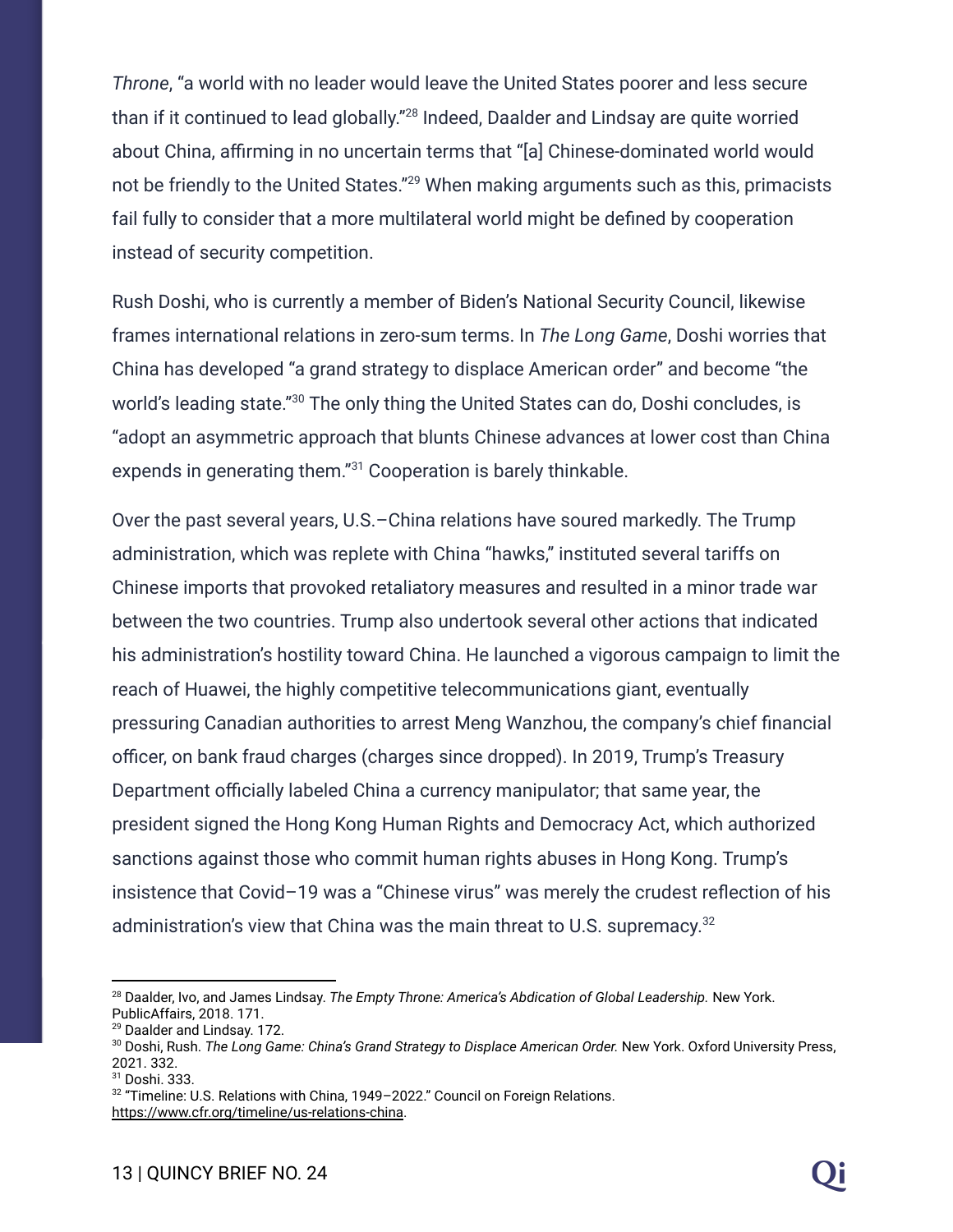The Biden administration has similarly pursued a number of policies intended to counter China's rise. The Federal Communications Commission, the Commerce Department, and the Treasury have blacklisted numerous Chinese companies as the administration has sanctioned several individuals in connection with Beijing's Hong Kong policy and its treatment of the Uighur population in Xinjiang Province. The administration has also prevailed upon NATO to declare China a security risk. Moreover, Biden has continued Trump's ban on U.S. investment in Chinese defense-technology companies and, earlier this year, forbade U.S. officials from attending the Winter Olympics in Beijing. $^{33}$  Finally, last June the Senate passed the U.S. Innovation and Strategic Competition Act, which is specifically intended to combat China (particularly in the technological sphere); the House approved a related America COMPETES Act in January 2022.<sup>34</sup>

# *What, exactly, is Biden willing to risk in his attempt to ensure the U.S. remains the prime power wherever and forever? Might he, or a future president, risk war?*

It is clear that the United States remains committed to retaining its hegemony in East Asia and, indeed, primacy on a global scale. But this grand strategy may result in pernicious consequences. If the United States fails to recognize China's legitimate interests in East Asia and Beijing's understandable desire to participate in shaping the global order, the U.S. might wind up fighting it. As with the Gulf War of 1990–91 and the Iraq War of 2003–11, an ill-considered commitment to primacy might engender violent conflict by pushing the United States toward confrontation instead of cooperation and engagement. This is especially worrisome given Biden's portrayal of China as an existential threat to U.S. interests. As the president remarked to reporters in March 2021, he believes "China has an overall goal… to become the leading country in the

<sup>33</sup> Martina, Michael and Karen Freifeld. "Biden Order Bans Investment in Dozens of Chinese Defense, Tech Firms." Reuters, June 3, 2021. <https://www.reuters.com/article/us-usa-biden-china-investment-idTRNIKCN2DF20Y>; Conrad, Jennifer. "A Year in, Biden's China Policy Looks a Lot Like Trump's." *Wired*, December 30, 2021. [https://www.wired.com/story/biden-china-policy-looks-like-trumps/.](https://www.wired.com/story/biden-china-policy-looks-like-trumps/)

<sup>34</sup> Leslie, Raquel, and Brian Liu. "House of Representatives Passes China Competition Bill." *Lawfare*, February 7, 2022. <https://www.lawfareblog.com/house-representatives-passes-china-competition-bill>.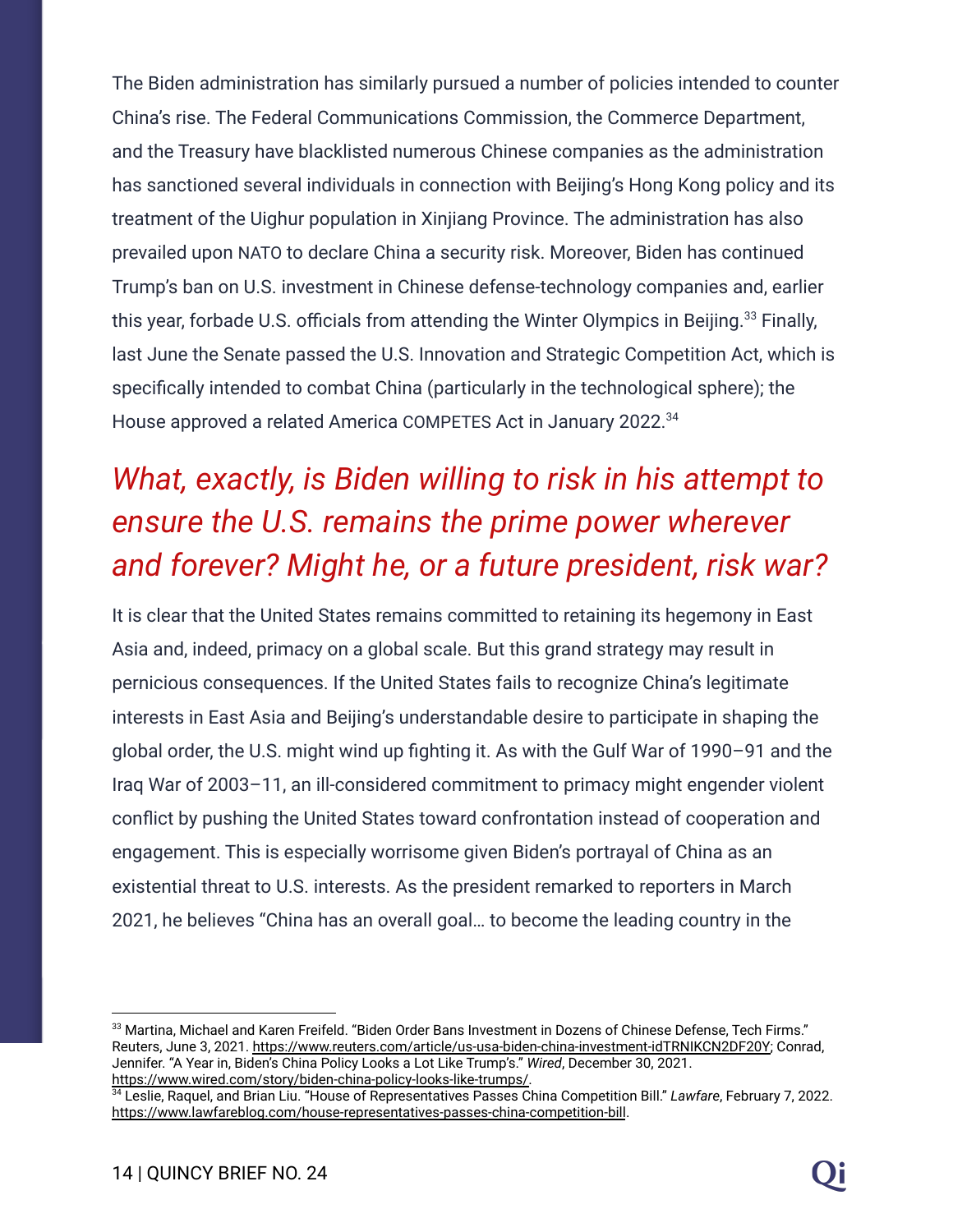world, the wealthiest country in the world, and the most powerful country in the world," and he is personally dedicated to ensuring that this doesn't "happen on my watch."<sup>35</sup>

What, exactly, is Biden willing to risk in his attempt to ensure the U.S. remains the prime power wherever and forever? Might he, or a future president, risk war?

There are, of course, obvious differences between the Iraq and China cases. Unlike Iraq, China is a peer competitor, has nuclear weapons, and is a genuine threat to U.S. regional hegemony in East Asia. Furthermore, China is the world's largest economy in terms of purchasing power parity. The United States and China are also far more economically interdependent than the United States and Iraq ever were.

If the two wars with Iraq were destructive, then, a war with China would be catastrophic. The value of continued U.S. primacy in East Asia is insufficient to justify the enormous cost of such a conflict. For this reason, the United States must adjust to new geostrategic realities, abandon the illusion of indefinitely sustained primacy, and work with allies, partners, and China itself to avoid a deleterious competition that will divert attention from the truly existential threats of our era: inequality, population movements, pandemics, and, above all, climate change.

#### **Conclusion**

The United States learned the wrong lessons from the Gulf War and the Iraq War that followed. A "cheap" primacy was never achievable, and while many analysts and decision-makers today accept the latter intervention as an unprecedented strategic mistake, it has nevertheless been treated as an isolated event disconnected from the United States' broader grand strategy. In reality, the Iraq War grew out of the U.S. search for primacy. Fundamentally, U.S.–Iraq tensions were rooted in Iraq's challenge to U.S. dominance in the Middle East. Consequently, a U.S. effort to change the regime in

 $^\mathrm{35}$  "Biden Says China Won't Surpass U.S. as Global Leader on His Watch." Reuters, March 25, 2021. [https://www.reuters.com/article/us-usa-biden-china/biden-says-china-wont-surpass-u-s-as-global-leader-on-his-watc](https://www.reuters.com/article/us-usa-biden-china/biden-says-china-wont-surpass-u-s-as-global-leader-on-his-watch-idUSKBN2BH2ZE) [h-idUSKBN2BH2ZE](https://www.reuters.com/article/us-usa-biden-china/biden-says-china-wont-surpass-u-s-as-global-leader-on-his-watch-idUSKBN2BH2ZE).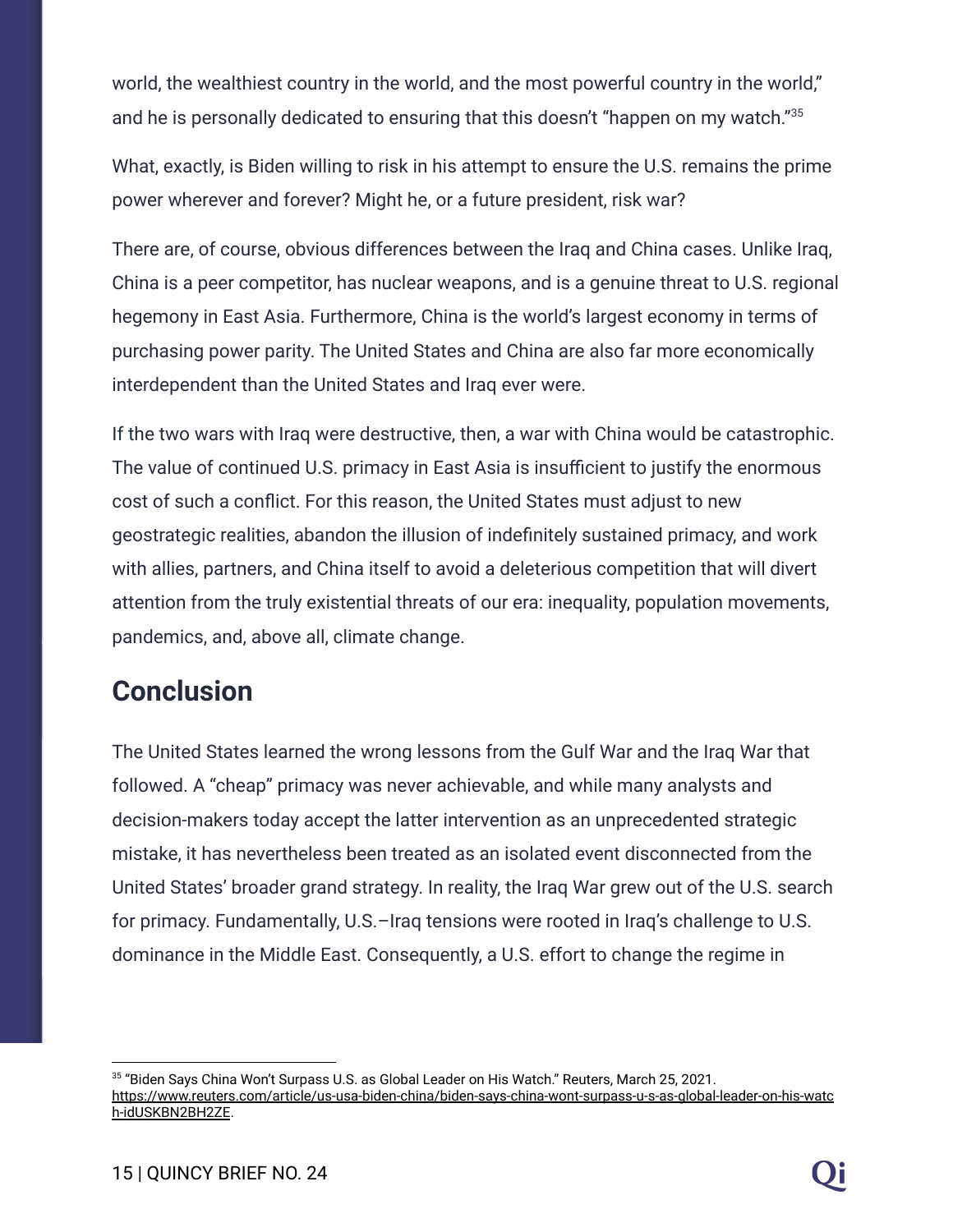Baghdad was likely to occur after some inciting incident, regardless of which political party was in power.

# *U.S. and Chinese leaders must accept that neither country can dominate the other and that mutual recognition is essential if we are to avoid a disastrous, potentially nuclear war.*

This insight provides guidance for how to navigate current U.S.–China tensions. The United States and China will be on a collision course if U.S. policy is driven by a desire to sustain primacy in East Asia. U.S. and Chinese leaders must accept that neither country can dominate the other and that mutual recognition is essential if we are to avoid a disastrous, potentially nuclear war.